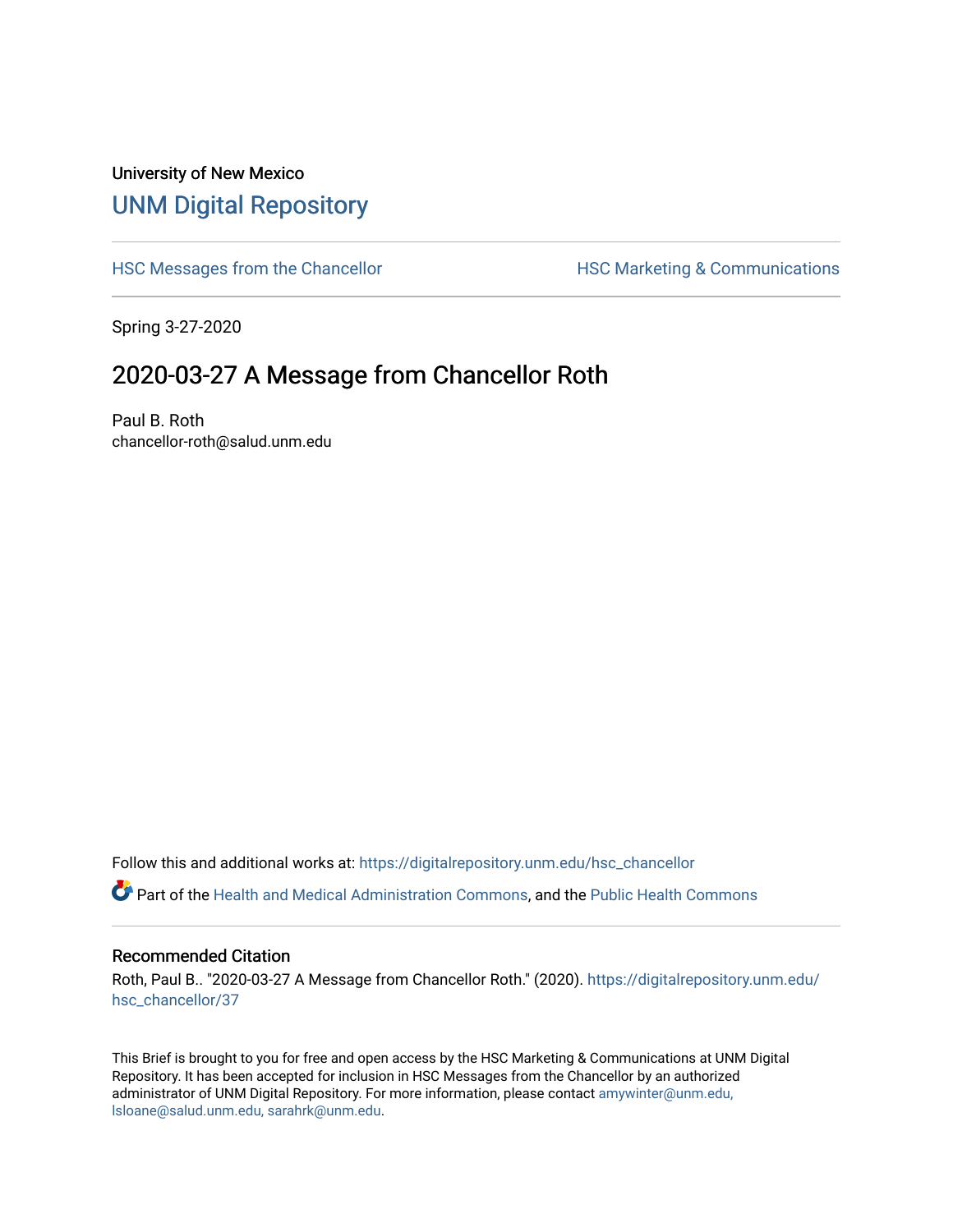

[View this email in your browser](https://mailchi.mp/6292c0bae30d/message-from-the-chancellor-coronavirus-4360200?e=b4bbfca2c0)

## **A Message from Chancellor Roth**

Dear Colleagues:

The United States now has more known cases of the novel coronavirus than any other nation – more than 81,000. Here in New Mexico, 191 people have tested positive for the novel coronavirus, and 9,300+ tests have been administered statewide. These numbers change daily, however: for the latest updates, please visit the [New Mexico Department of Health website.](https://unm.us19.list-manage.com/track/click?u=59ce53c1a4dedb490bac78648&id=65563496aa&e=b4bbfca2c0)

While these new numbers are a big jump, we need to remember that the testing labs are trying to catch up on a huge back log of samples from the past several days so this large increase may be due to that factor.

I joined President Garnett S. Stokes and other University of New Mexico leaders in a virtual town hall today to answer your questions about how the University is faring – and what the Health Sciences Center is doing to meet this challenge.

Here is some of what we discussed:

- The Health Sciences Center is mapping its response to the COVID-19 outbreak on the template of its tried-and-tested pandemic influenza plan. Leaders from UNM Hospital, UNM Sandoval Regional Medical Center and the UNM Medical Group are collaborating to coordinate the necessary measures.
- Dr. Meghan Brett, the UNMH epidemiologist, is our point person in scanning the latest and most relevant research and providing recommendations on how we ought to adjust our strategy in response to new evidence. She and her colleagues on the Infection Prevention and Control Team are doing a superb job.
- Currently we have sufficient PPE equipment for our clinical employees. We are starting the process to ensure our equipment stays at a sufficient level. We are now